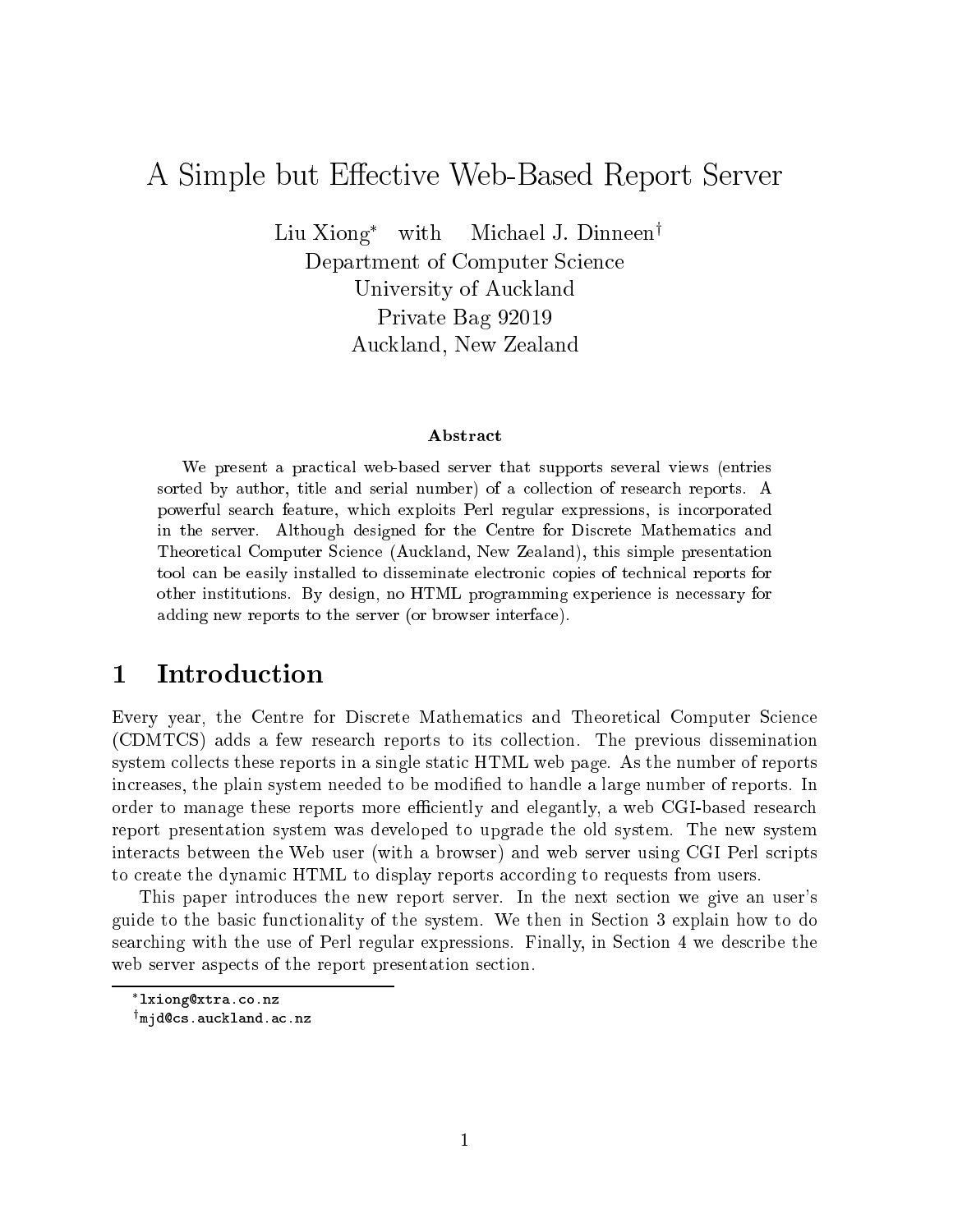|     | Title<br>Report #            | Search<br>Author<br>Date                                            |         |
|-----|------------------------------|---------------------------------------------------------------------|---------|
|     | <b>RESEARCH REPORTS</b>      |                                                                     |         |
| 001 | J. Gibbons                   | An Initial-Algebra Approach to Directed Acyclic Graphs.             | 04/1995 |
| 002 | J. Gibbons                   | Computing Downwards Accumulations on Trees Quickly.                 | 03/1995 |
| 003 | J. Gibbons                   | Deriving Tidy Drawings of Trees.                                    | 06/1995 |
| 004 | P.R. Hafner                  | Large Cayley Graphs and Digraphs with Small Degree and<br>Diameter. | 06/1995 |
| 005 | J. Gibbons                   | The Third Homomorphism Theorem.                                     | 07/1995 |
| 006 | J. Gibbons and K. Wansbrough | Tracing Lazy Functional Languages.                                  | 08/1995 |
|     |                              | .                                                                   |         |

Figure 1: The first page or the page when the serial button is pressed.

## 2 An User's Guide

The research report presentation system can be used to refer the specified reports in a very efficient way. It supplies convenient and powerful sorting, grouping and searching functionalities.

When enter this system, the first page would be displayed as follow: As we can see. there are five action buttons in the title bar: title, author, serial, date and search. A list of all the reports is displayed in a table. By default setting, reports are sorted by their serial numbers.

Screen button specification:

- Basic sorting. First, this system implements the basic sorting mechanism. A "serial" and a "title" buttons are supplied to handle this option.
	- *button.* but the same  $\theta$

This button provides the functionality of sorting reports by their titles. After the \title" button is clicked, we can see that all reports are listed. Of course they are sorted by their titles. When this button is set, it becomes disabled. A result of this action is shown in Figure 2.

Each reports is assigned a unique serial number. After the "serial" button is clicked, a new page would come out with all the reports sorted by their serial numbers. This button is also set as default, shown as in figure 1. The "serial" button is disabled if it is selected.

 Group reports by author or date. The second functionality of this system is that it allows users to group reports by each author and the year when they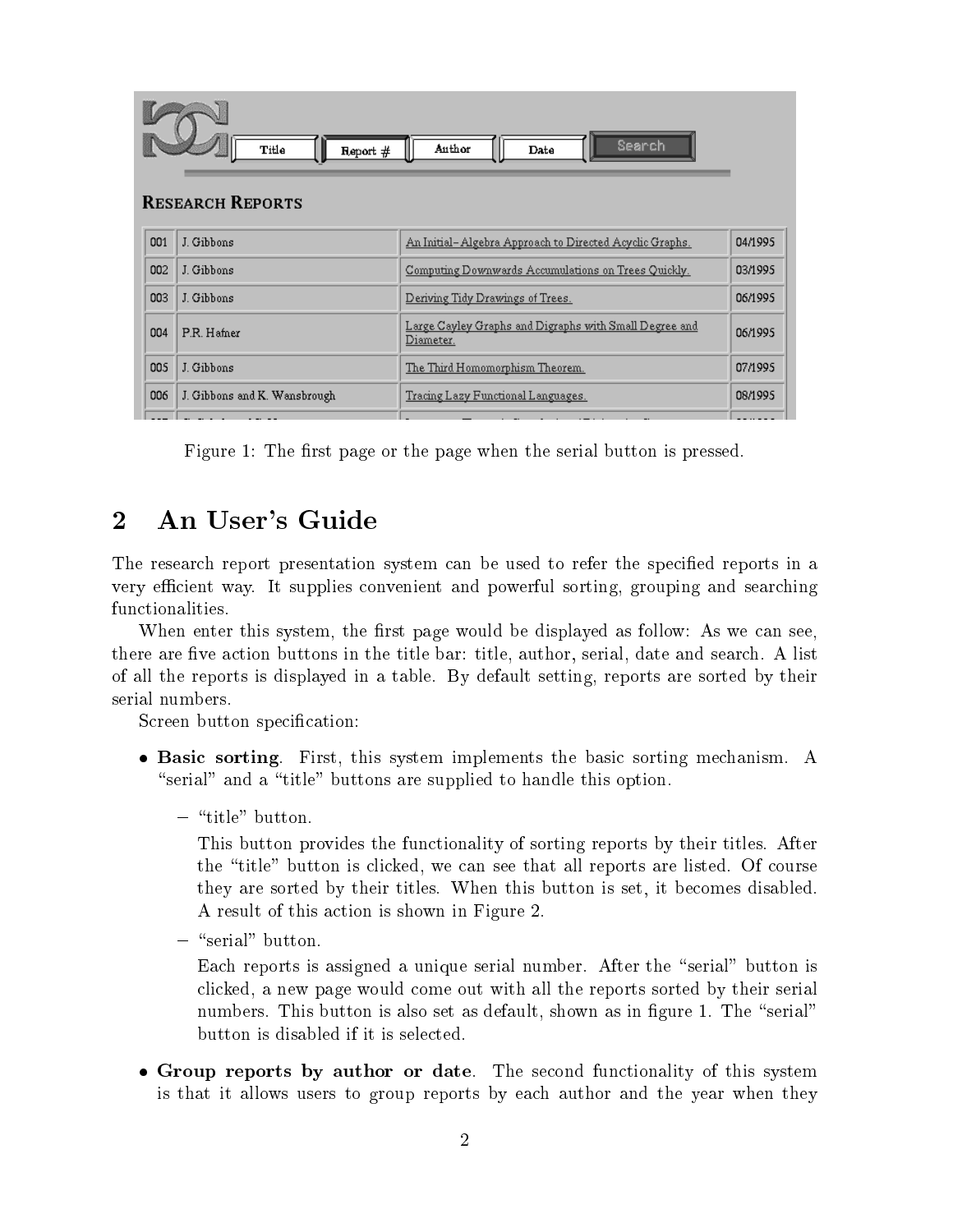| <b>RESEARCH REPORTS</b> | Title | Anthor<br>Report #                     | Search<br>Date                                                                             |          |
|-------------------------|-------|----------------------------------------|--------------------------------------------------------------------------------------------|----------|
|                         | 038   | F. Richman and D. Bridges              | A Constructive Proof of Gleason's Theorem.                                                 | 0.5/1997 |
|                         | 039   | C.S. Calude                            | A Genius' Story: Two Books on Godel.                                                       | 06/1997  |
|                         | 077   | P. Hertling                            | A Lower Bound for Range Enclosure in Interval Arithmetic.                                  | 01/1998  |
|                         | 086   | C.S. Calude, W. Merkle and Y. Wang     | A Note on Pseudorandom Generators.                                                         | 05/1998  |
|                         | 091   | M.J. Dinneen (editor)                  | <u> Abstracts of the 2nd Japan – New Zealand Workshop on Logic</u><br>in Computer Science. | 10/1998  |
|                         | 069   | D. Bridges, F. Richman and P. Schuster | Adjoints, Absolute Values and Polar Decompostions.                                         | 11/1997  |
|                         | 014   | C. Calude                              | Algorithmic Information Theory: Open Problems.                                             | 05/1996  |
|                         | 043   | G Alford                               | An Explicit Construction of a Universal Extended H System.                                 | 08/1997  |
|                         | 001   | J. Gibbons                             | An Initial-Algebra Approach to Directed Acyclic Graphs.                                    | 04/1995  |
|                         | 084   | C.S. Calude and M.J. Dinneen           | Breaking the Turing Barrier.                                                               | 05/1998  |

Figure 2: The page displayed after the "title" button is clicked.

are issued. an "author" button and a "date" button are supplied to handle this operation.

The "author" button is applied to group reports by their authors. When this button is clicked, a sorted list of names of all the authors would be displayed as shown in figure 3. There is a small icon in front of each author name. If we keep going to click on this icon, a table would be pop out which contains all the reports of this selected author. If the icon is clicked again, the table would be closed. Figure 4 and Figure 5 demonstrate this process.

Same as other buttons, the "author" button is disabled after it is clicked.

{ \date" button.

The "date" button is used to group reports by the year when they are issued. The "date" button has the same operations as "author" button.

- Searching. This system provides powerful and ecient searching among dierent fields. We will discuss this mechanism in next section.
- Output table format. Each report can be output in a HTML table. It occupies one row in this table. Each table entry contains four fields: Serial number, Author, Title, and Date, where the title field is linked to the location for the original paper. Therefore by clicking the title field, we can access and refer to the original report.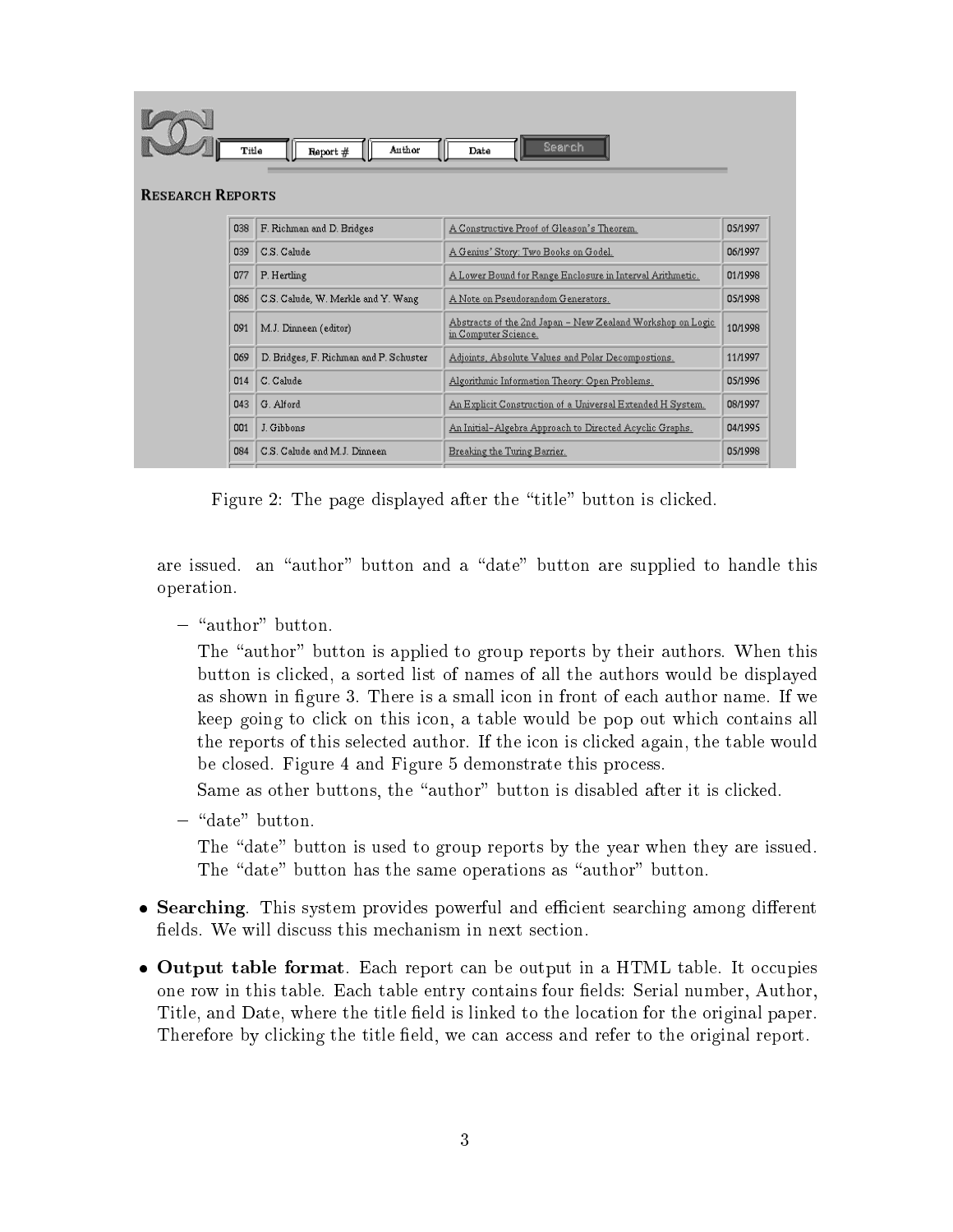| Title                                                                                                                                                                                                                                                                                                                                                                                                                                                                                                                                                                                             | Report $#$ | Author | Search<br>Date |  |
|---------------------------------------------------------------------------------------------------------------------------------------------------------------------------------------------------------------------------------------------------------------------------------------------------------------------------------------------------------------------------------------------------------------------------------------------------------------------------------------------------------------------------------------------------------------------------------------------------|------------|--------|----------------|--|
| <b>RESEARCH REPORTS</b>                                                                                                                                                                                                                                                                                                                                                                                                                                                                                                                                                                           |            |        |                |  |
| Alford G.[1] (1997)<br>$\blacktriangleright$ Antoniou I.[1] (1996)<br>Arslanov A.[4] (1995-1998)<br>$\triangleright$ Brand N.[1] (1997)<br>Bridges D.[7] (1996-1997)<br>Calude C.[9] (1995-1997)<br>Calude C.S.[14] $(1997-1998)$<br>Calude E.[6] $(1996-1998)$<br>$\bullet$ Cattell K.[2] (1996–1997)<br>Cazanescu V.E.[1] (1997)<br>$\blacktriangleright$ Chaitin G.J.[1] (1995)<br>$\blacktriangleright$ Cholak P.[1] (1996)<br>Colbourn C.J.[1] (1996)<br>$\blacktriangleright$ Coles R.[1] (1998)<br>$\triangleright$ Coles R.J.[1] (1997)<br>Conder M.[2] (1997)<br>Dediu L.[2] (1995-1997) |            |        |                |  |





Figure 4: The page for grouping reports by authors with some authors selected.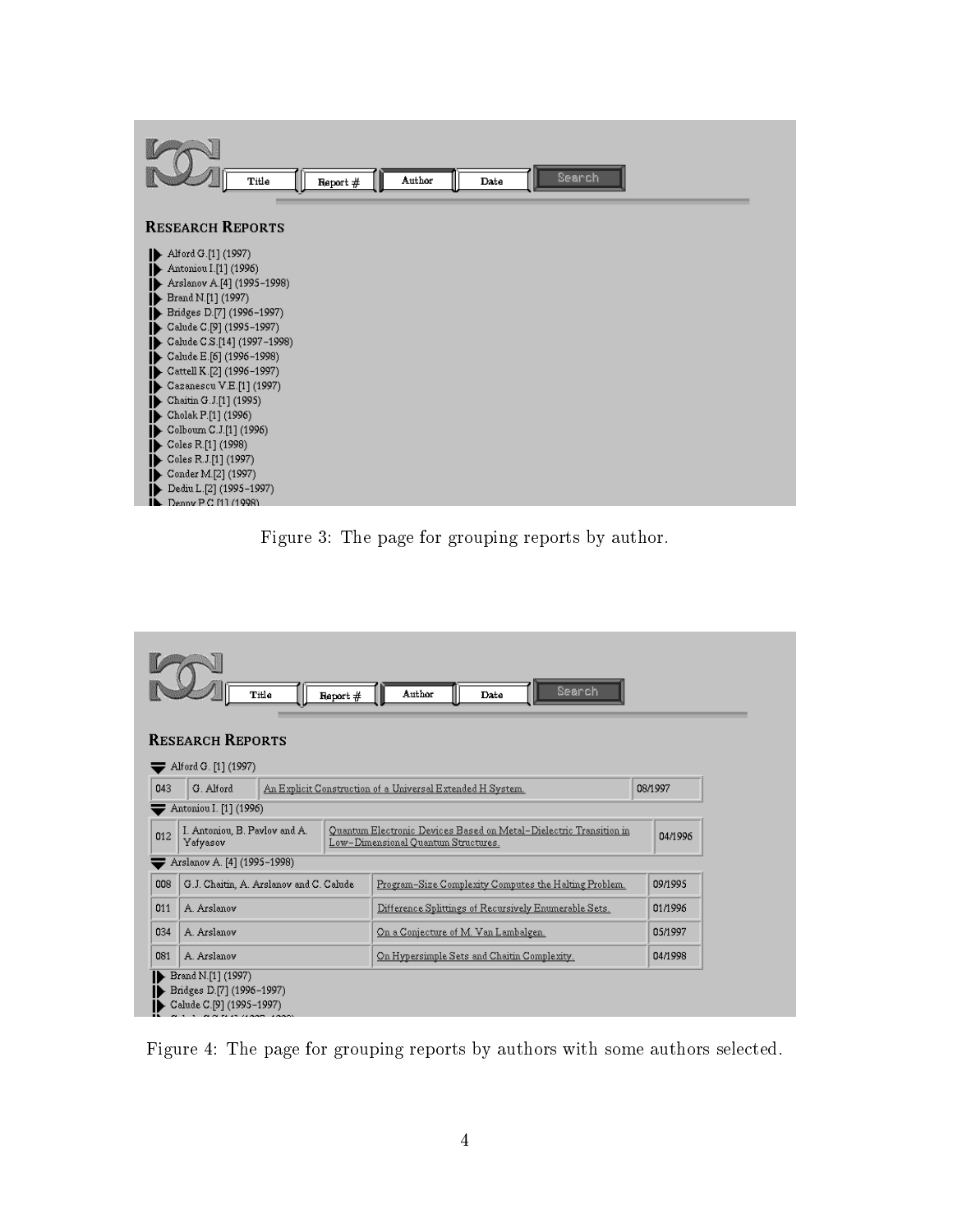| Search<br>Author<br>Title<br>Report #<br>Date<br><b>RESEARCH REPORTS</b>                                                                |                                                                                                                                                                   |  |                                                       |         |  |  |
|-----------------------------------------------------------------------------------------------------------------------------------------|-------------------------------------------------------------------------------------------------------------------------------------------------------------------|--|-------------------------------------------------------|---------|--|--|
|                                                                                                                                         | Alford G.[1] (1997)<br>Antoniou I. [1] (1996)                                                                                                                     |  |                                                       |         |  |  |
| 012                                                                                                                                     | I. Antoniou, B. Pavlov and A.<br>Quantum Electronic Devices Based on Metal-Dielectric Transition in<br>04/1996<br>Yafyasov<br>Low-Dimensional Quantum Structures. |  |                                                       |         |  |  |
|                                                                                                                                         | Arslanov A. [4] (1995-1998)                                                                                                                                       |  |                                                       |         |  |  |
| 008                                                                                                                                     | G.J. Chaitin, A. Arslanov and C. Calude.                                                                                                                          |  | Program-Size Complexity Computes the Halting Problem. | 09/1995 |  |  |
| 011                                                                                                                                     | A. Arslanov                                                                                                                                                       |  | Difference Splittings of Recursively Enumerable Sets. | 01/1996 |  |  |
| 034                                                                                                                                     | A. Arslanov                                                                                                                                                       |  | <u>On a Conjecture of M. Van Lambalgen.</u>           | 05/1997 |  |  |
| 081                                                                                                                                     | A. Arslanov                                                                                                                                                       |  | On Hypersimple Sets and Chaitin Complexity.           | 04/1998 |  |  |
| Brand N.[1] (1997)<br>Bridges D.[7] (1996-1997)<br>Calude C.[9] (1995-1997)<br>Calude C.S.[14] (1997-1998).<br>Calude E.[6] (1996-1998) |                                                                                                                                                                   |  |                                                       |         |  |  |

Figure 5: The page for grouping reports by authors with one author closed again.

# 3 Searching using Perl's Regular Expressions

This presentation implements general searching mechanism and allows regular expressions as the searching pattern. The second Perl script mysearch.pl is written for this function.

When the "search" button is pressed by users in a page, a new HTML page with a searching form will be displayed as follow:

In this form, a searching operation is allowed in four field: title (search by title), author (search by author), and keyword (search by keyword). This operation may or may not be case-sensitive under the control of a checkbox.

As a general searching operation, a text pattern can be used to match into the database to fetch desired data in this system. The general searching is very popularly implemented at other online searching servers. Here we don't want discuss it too much. Our goal for this section is to introduce the powerful regular expression searching function.

First, a question should be asked: what is a Perl regular expression? Regular Expressions are the most obvious very high-level feature of Perl. A single pattern match in Perl-even a simple one-can perform the work of many lines in a different languages. Pattern matches, especially when combined with Perl's handling of strings and lists, provide capabilities that are very difficult to mimic in other programming languages.

Regular expressions in Perl are made up of atoms. Atoms are connected by operators like repetition, sequence, and alternation. Most regular expression atoms are singlecharacter matches. The rules of the regular expressions matching are specied as follow:

Each character matches itself, unless it is one of the special characters  $+ ?$  . \* ^\$ ()  $[$   $|$   $|$   $\setminus$ . The special meaning of these characters can be escaped using a backslash  $\setminus$ .

. Matches an arbitrary of patterns to a single element match.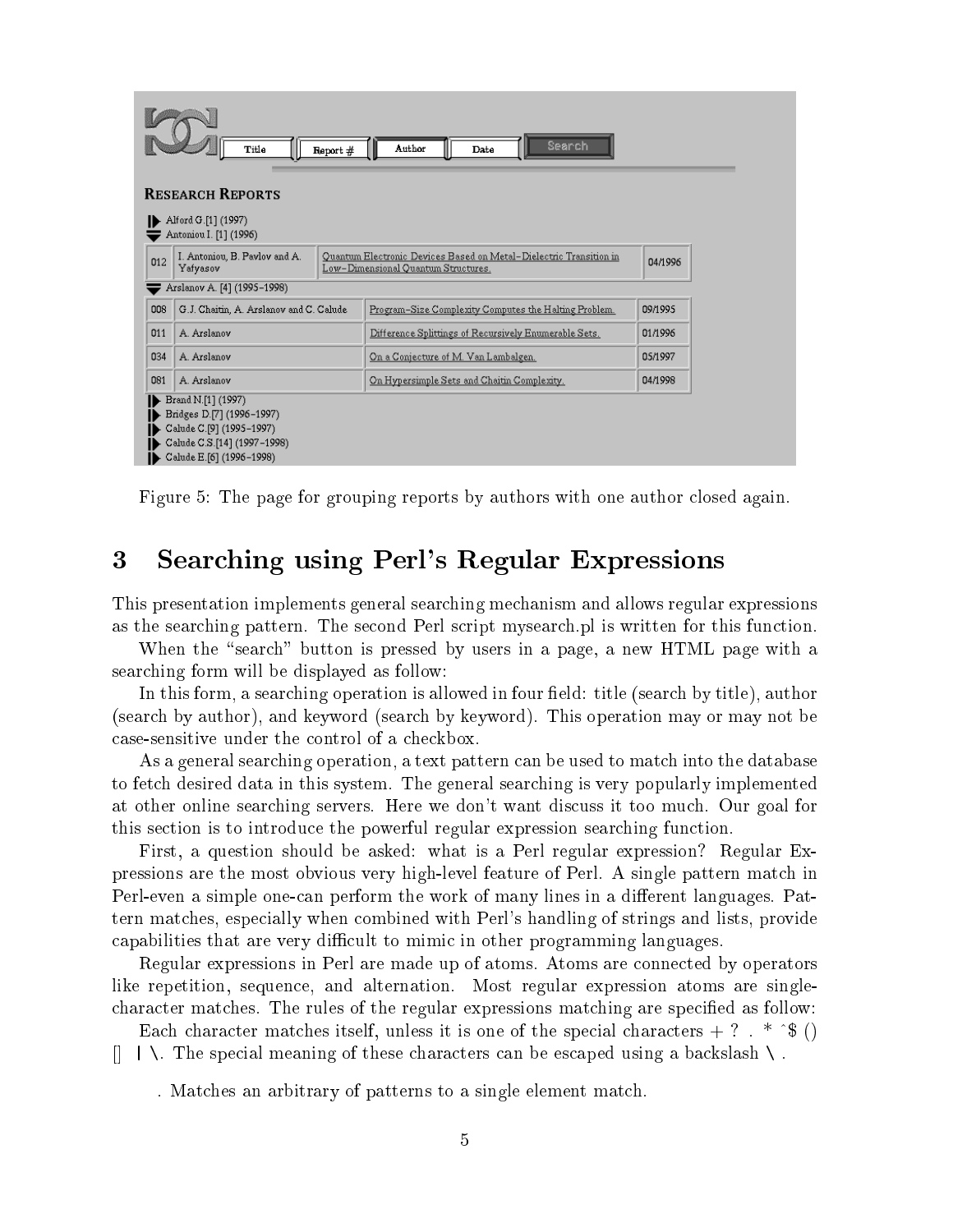| $\mathop{\mathbf{Aut}\mathbf{hor}}$<br>$\mathbf{T}$ itle<br>Report $#$<br>Date |  |
|--------------------------------------------------------------------------------|--|
| <b>REPORT DATABASE</b>                                                         |  |
| Search by:                                                                     |  |
| ◆ Title ◆ Author ◆ Keyword<br>Case Sensitive Search                            |  |
| Search Reset                                                                   |  |
|                                                                                |  |
|                                                                                |  |
|                                                                                |  |
|                                                                                |  |
|                                                                                |  |

Figure 6: The form for searching reports.

(...) Groups a series of pattern elements to a single element.

^ Matches the beginning of the target. In multi-line mode also matches after every newline character.

\$ Matches the end of the line. In multi-line mode also matches before every newline character.

[...] Denotes a class of characters to match. [^] negates the class.

(...|...|...) Matches one of the alternatives.

 $(?:\# \text{ text})$  Comment.

(?: regexp) Like (regexp) but does not make back-references.

(?=regexp) Zero width positive look-ahead assertion.

(?! regexp) Zero width negative look-ahead assertion.

(?! modier) Embedded pattern-match modier. modier can be one or more of i, m, s, or x.

+ Matches the preceding pattern element one or more times.

- ? Matches zero or one times.
- \* Matches zero or more times.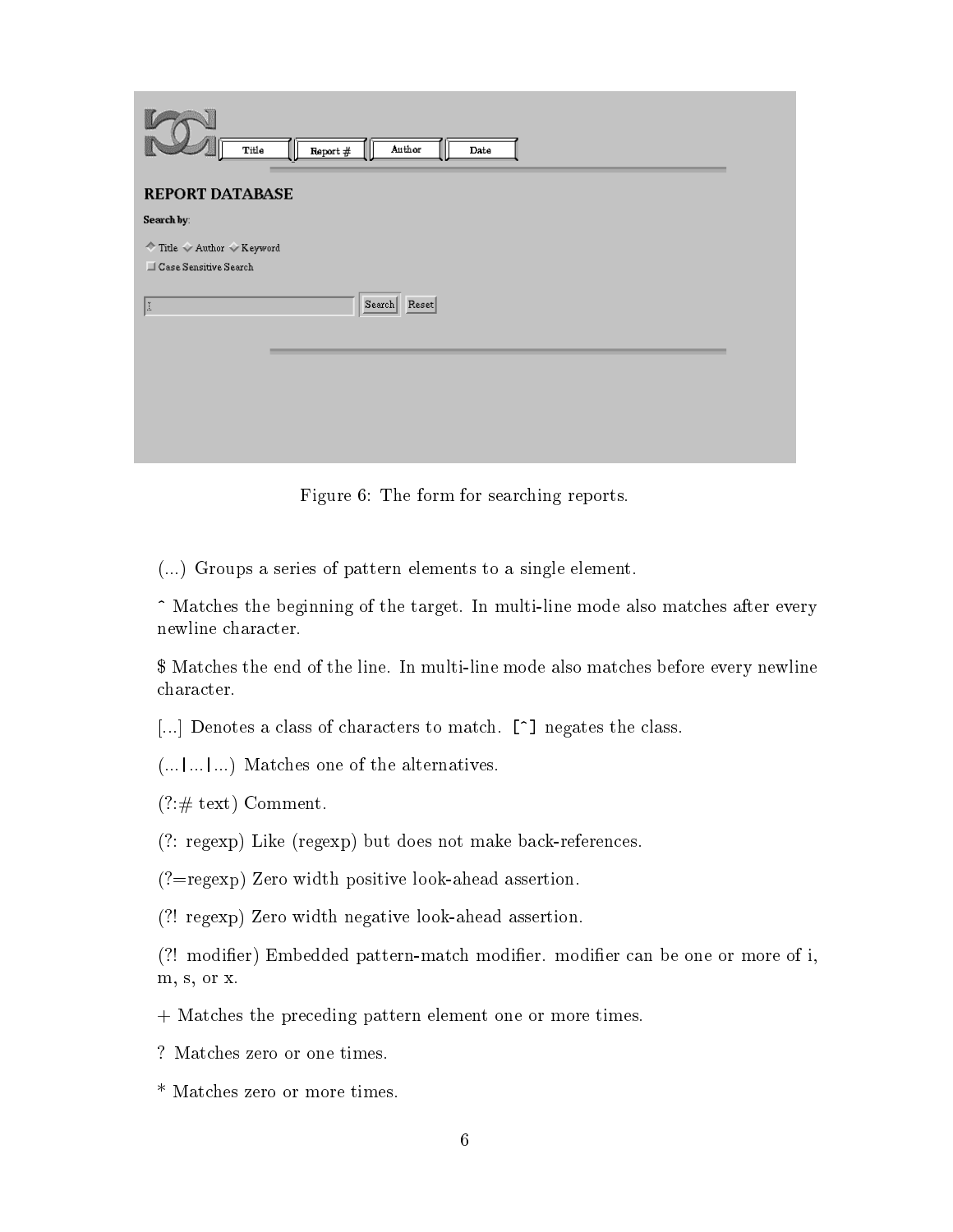$\{n,m\}$  Denotes the minimum n and maximum m match count.  $\{n\}$  means exactly n times;  $\{n,\}$ , means at least n times.

\w Matches alphanumeric, including , \W matches non-alphanumeric

\s Matches whitespace, \S matches non-whitespace.

\d Matches numeric, \D matches non-numeric.

\A Matches the beginning of the string, \Z matches the end.

\b Matches word boundaries, \B matches non-boundaries.

 $\setminus$ 1 ...  $\setminus$ 9 ... Matches the *i*-th saved expression in ()'s.

Here are some examples:

ab\*c Matches ab, abc, abbc, abbbc, etc.

abc\* Matches ab, abc, abcc, abccc, etc.

 $ab(c)^*$  Same thing, and memorizes the c actually matched.

abc $\{?: c\}$  \* Same thing, but doesn't memorize the c.

 $abc{2, 4}$  Matches abcc, abccc, abcccc.

(abc)\* Matches empty string, abc, abcabc, etc.

ed | jo Matches ed or jo.

 $(ed)$  | (jo) Same thing.

ed|jo1,3 Matches ed, jo, joo, jooo.

^ed|jo\$ matches ed at beginning, jo at end.

 $\hat{\ }$ (ed|jo)\$ Matches exactly ed or jo.

Hence users can apply the above rules to do searching. For more on how to use the regular expression, a Perl Quick Reference can be referred [5]. The following figures show some searching examples by using regular expressions as patterns.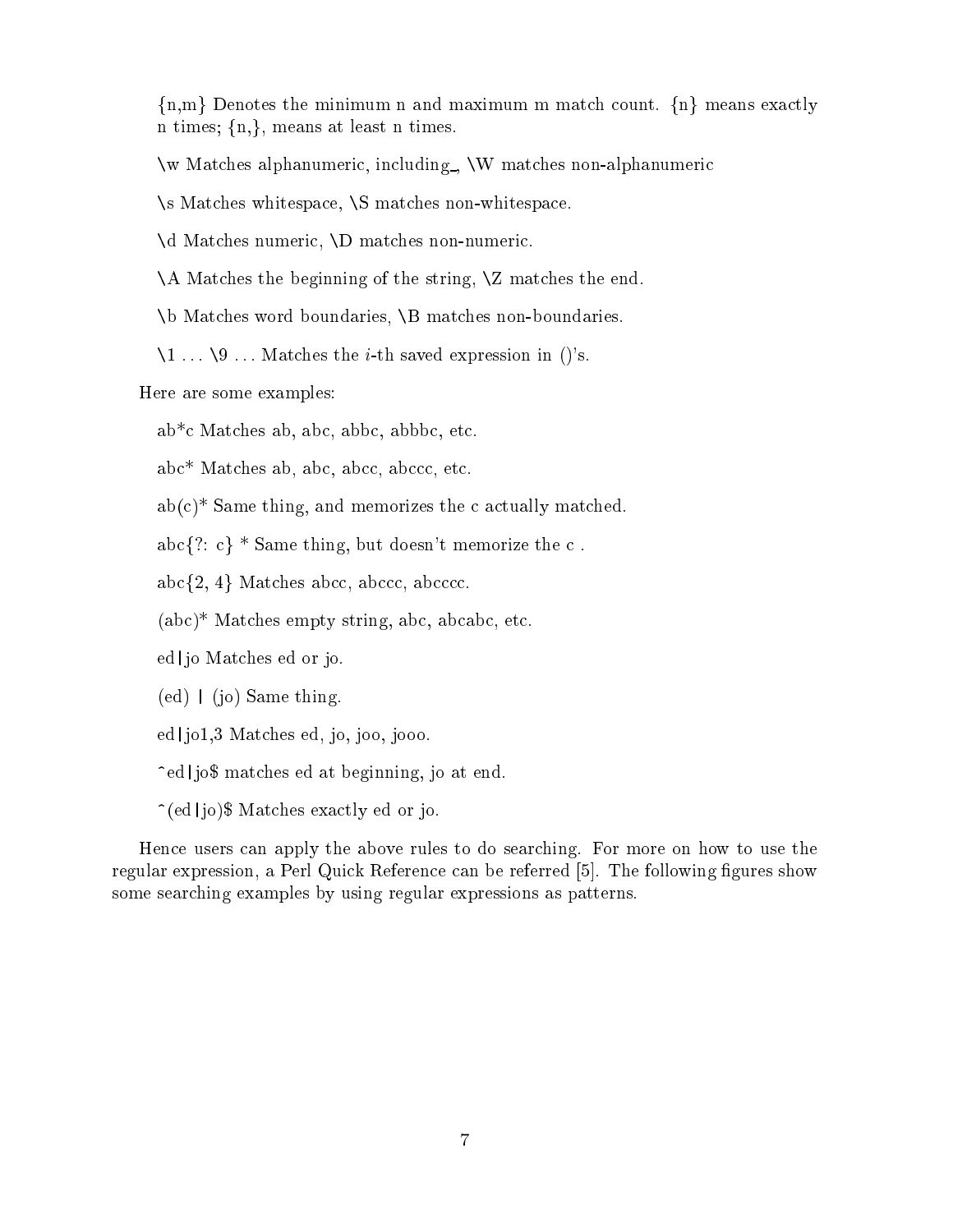| Author<br>Title<br>Report $#$<br>Date                      |     |                                     |                                                                                            |         |  |  |
|------------------------------------------------------------|-----|-------------------------------------|--------------------------------------------------------------------------------------------|---------|--|--|
| <b>REPORT DATABASE</b>                                     |     |                                     |                                                                                            |         |  |  |
| Search by:                                                 |     |                                     |                                                                                            |         |  |  |
| ◆ Title ◆ Author ◆ Keyword<br>$\Box$ Case Sensitive Search |     |                                     |                                                                                            |         |  |  |
| Search<br>Reset<br>∥Ņd                                     |     |                                     |                                                                                            |         |  |  |
| Search results:                                            |     |                                     |                                                                                            |         |  |  |
|                                                            | 051 | R.G. Downey and C.G. Jockusch<br>Jr | Effective Presentability of Boolean Algebras of Cantor-Bendixson<br>Rank 1.                | 08/1997 |  |  |
|                                                            | 075 | P. Hertling (editor)                | Unconventional Models of Computation'98: Posters.                                          | 01/1998 |  |  |
|                                                            | 091 | M.J. Dinneen (editor)               | <u> Abstracts of the 2nd Japan – New Zealand Workshop on Logic in</u><br>Computer Science. | 10/1998 |  |  |

Figure 7: A regular expression to search all the reports have numbers in their tiles.

| Author<br>Title<br>Report $#$<br>Date                                                                                                        |         |
|----------------------------------------------------------------------------------------------------------------------------------------------|---------|
| <b>REPORT DATABASE</b>                                                                                                                       |         |
| Search by:                                                                                                                                   |         |
| ◆ Title ◆ Author ◆ Keyword<br>Case Sensitive Search                                                                                          |         |
| Search Reset<br>$Mn = . + 53$                                                                                                                |         |
| Search results:                                                                                                                              |         |
| D. Bridges, C. Calude, B. Pavlov and D.<br>The Constructive Implicit Function Theorem and<br>070<br>Stefanescu<br>Applications in Mechanics. | 11/1997 |
|                                                                                                                                              |         |

Figure 8: A pattern to search those reports which have a title start with \The" and end with  $\degree$ s".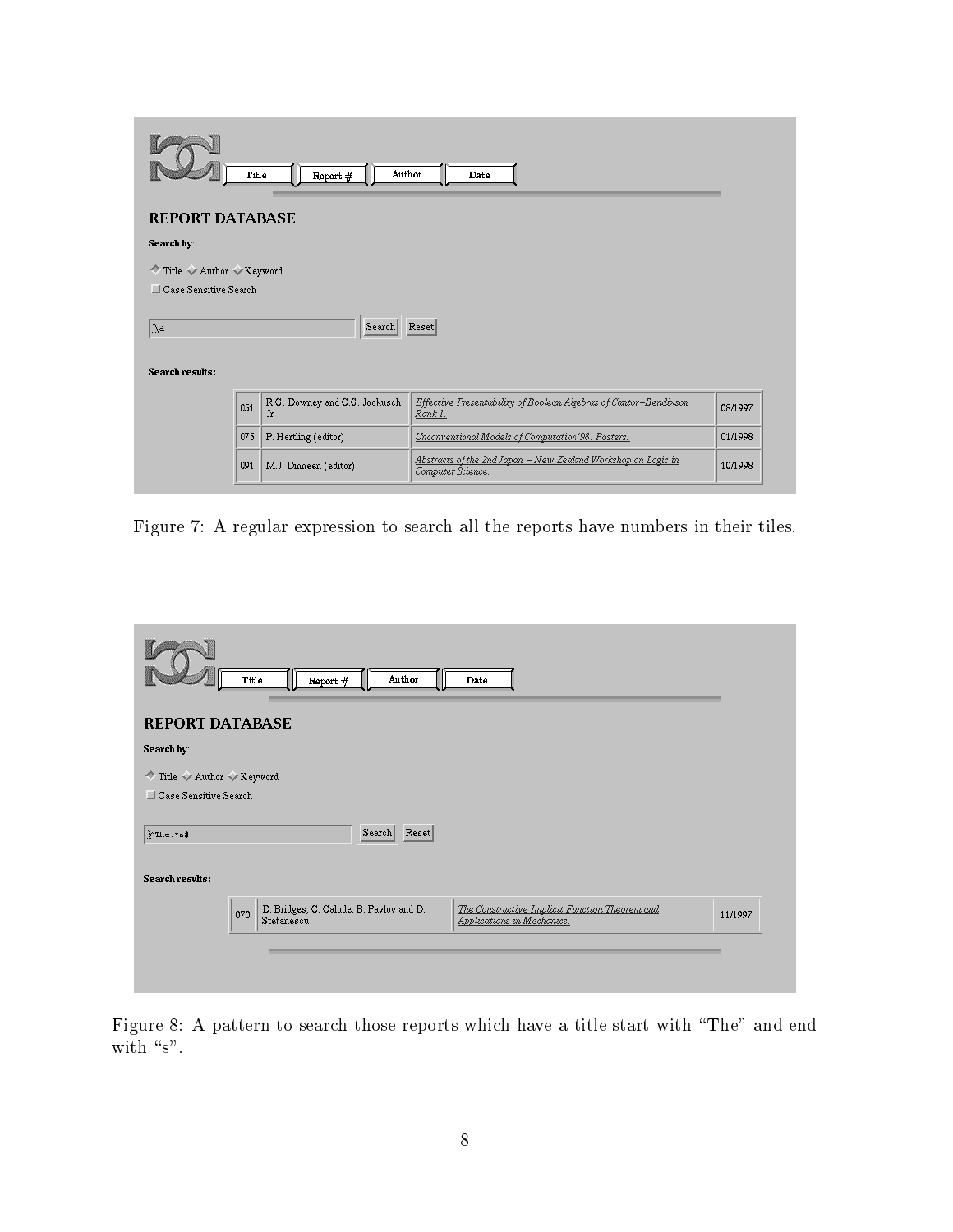| Author<br>Title<br>Report $#$<br>Date |     |             |                                                                     |         |  |
|---------------------------------------|-----|-------------|---------------------------------------------------------------------|---------|--|
| <b>REPORT DATABASE</b>                |     |             |                                                                     |         |  |
| Search by:                            |     |             |                                                                     |         |  |
| ◆ Title ◆ Author ◆ Keyword            |     |             |                                                                     |         |  |
| Case Sensitive Search                 |     |             |                                                                     |         |  |
| Reset<br>Search<br>$Tr$ ees   Graph   |     |             |                                                                     |         |  |
| Search results:                       |     |             |                                                                     |         |  |
|                                       | 001 | J. Gibbons  | An Initial-Algebra Approach to Directed Acyclic Graphs.             | 04/1995 |  |
|                                       | 002 | J. Gibbons  | Computing Downwards Accumulations on Trees Quickly.                 | 03/1995 |  |
|                                       | 003 | J. Gibbons  | Deriving Tidy Drawings of Trees.                                    | 06/1995 |  |
|                                       | 004 | P.R. Hafner | Large Cayley Graphs and Digraphs with Small Degree and<br>Diameter. | 06/1995 |  |

Figure 9: The regular expression "Trees|Graph" is used to search all the report with their title containing either "Trees" or "Graph".

| Author<br>Title<br>Report $#$<br>Date                                                 |
|---------------------------------------------------------------------------------------|
| <b>REPORT DATABASE</b>                                                                |
| Search by:                                                                            |
| $\sqrt{ }$ Title $\sqrt{ }$ Author $\sqrt[4]{ }$ Keyword $\Box$ Case Sensitive Search |
| Search Reset<br>iabed.                                                                |
| There is no result!                                                                   |
|                                                                                       |
|                                                                                       |
|                                                                                       |

Figure 10: If a pattern can't be matched in any reports, there should be no result.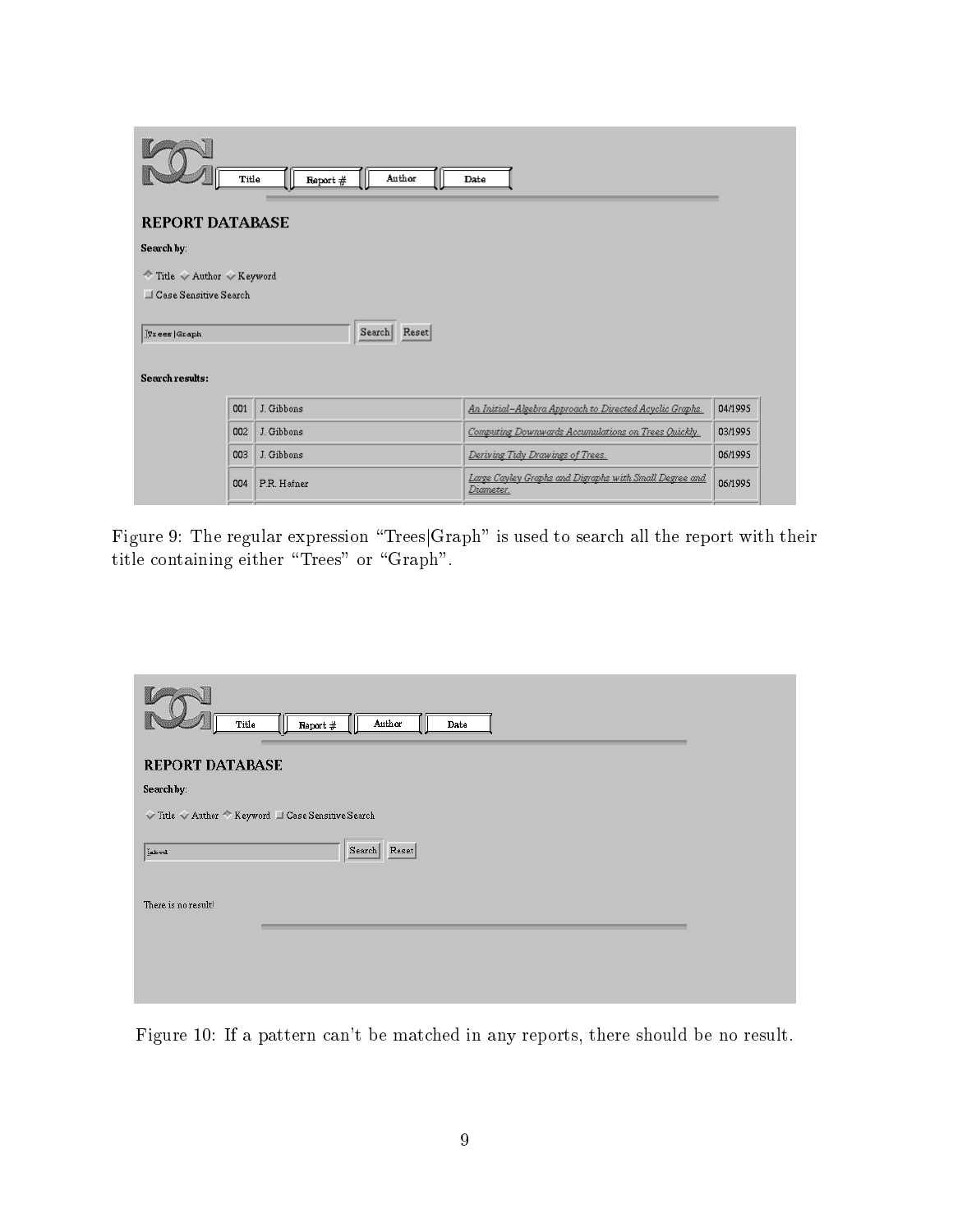# 4 Report Server Schematics

The presentation system includes four sections: HTTP server, Research report database, CGI scripts and Web browser.

The Hypertext Transfer Protocol (HTTP) is the language that Web clients and Web servers use it to communicate with each other. It is essentially the backbone of the Web. In this system, the HTTP server responds to call the CGI script, translate user specified operations (defined in CGI script) and pass them as parameters into a running script and fetch information from the database back to the script.

## Research report database

Currently, the research report database is a plain text le storing the information about each reports in CSMTC center. Each report has a serial number, a list of authors, a Web location, a title and a published date as its attributes. They occupy one line in the database and are separated by a hash symbol  $H$ . Why the fields of a report must be separated by a delimitation? This is because CGI Perl scripts have a cool split function which can take the delimitation as the pattern, splits a string into an array of strings, and returns it. So that the user specied data can be retrieved.

A simple example of this database is showed as follow:

001#J. Gibbons#001damgs.pdf#An Initial-Algebra Approach to Directed Acyclic  $Graphs#04/1995$ 

002#J. Gibbons#002quickly.pdf#Computing Downwards Accumulations on Trees Quickly#03/1995

 $003#J$ . Gibbons#003drawing.pdf#Deriving Tidy Drawings of Trees#06/1995

004#P.R. Hafner#004cayley.pdf#Large Cayley Graphs and Digraphs with Small Degree and Diameter#06/1995

To update the database, we just simply input the new reports information following the same format. So that this system can be maintained without any program and HTML skills.

The format of the database is very essential. Especially, there can not be any empty line in the end of the file. Otherwise, some unexpected symbols would be output.

As you can see, a plain text file is simple to implement, however it has capacity and performance limitations when dealing with large amount of information. Hence a SQL database can be a useful choice. There are a few commercial SQL database packages available on the market. Under Linux, for example you have MySQL a shareware product, and it is very powerful too.

In order to port existing design into a SQL database environment, CGI scripts will have to communicate with the chosen SQL database. This communication can be achieved through ODBC (Open Database Connectivity) layer.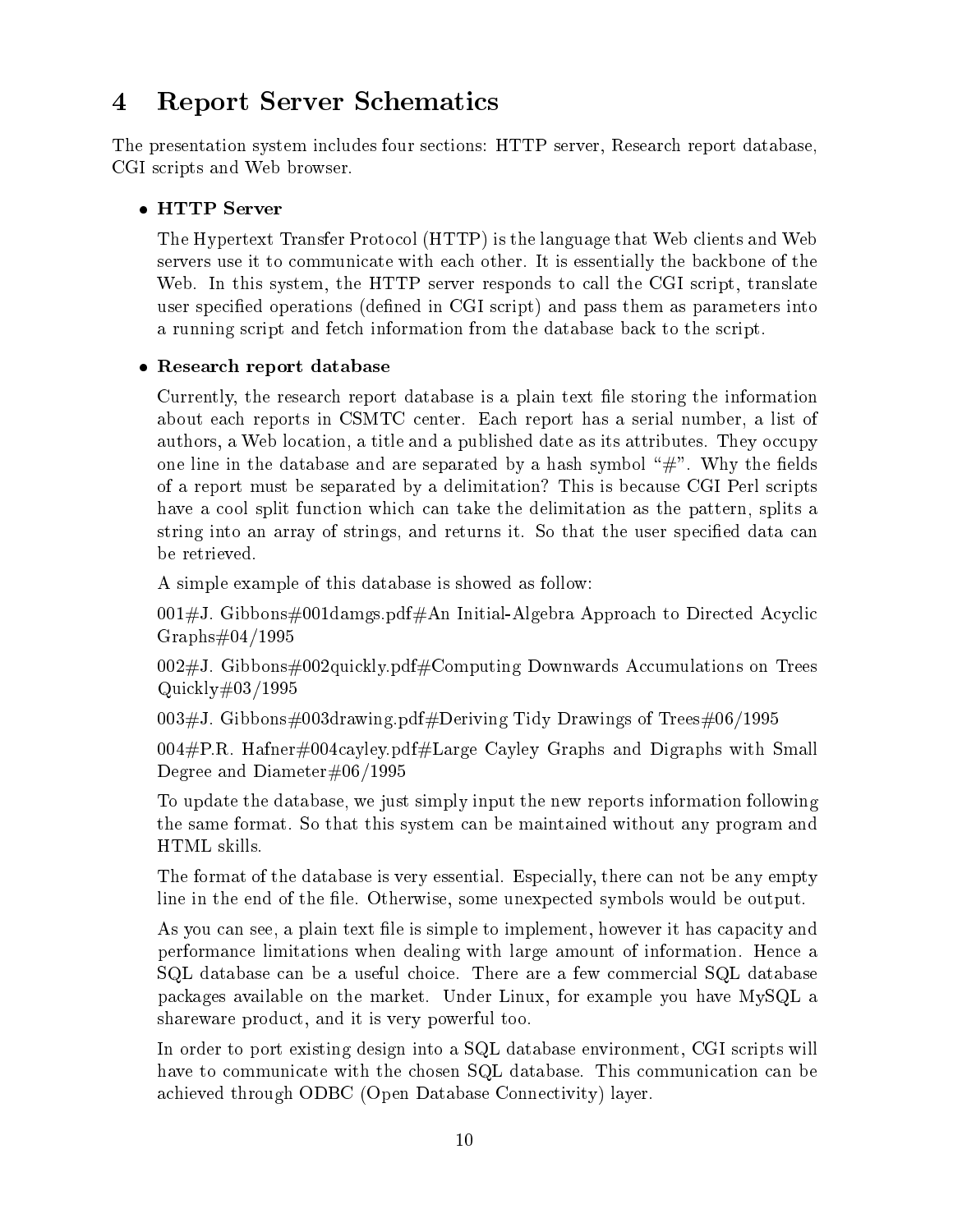Within a SQL database environment, multiple tables can be set up to store information more effectively. For example, an author table can have a lot more information about authors, such as an unique author ID and contact details. A publication table needs to have author's ID on each record in order to join these two tables together during search. The search result can then provide all necessary information about a particular author if required.

The Internet Web Browser is the underlying interface between users and the system. It not only receives user specied data and pass them to the system through HTTP server, but also returns the results to users by displaying on the screen. In our system, Netscape or Internet Explorer can be set as the browser.

## CGI Perl scripts and control to the control of the control of the control of the control of the control of the

The kernel part of the system is two CGI Perl scripts. All the functionalities are handled by them. To understand these scripts, let's review some CGI concepts.

The Common Gateway Interface(CGI) is an essential tool for creating and managing comprehensive Web sites. With CGI, you can write scripts that create interactive, user-driven applications.

CGI is the part of the Web server (in our system, that is HTTP) that can communicate with other programs that are running on the server. With CGI, the Web server can invoke an external program, while passing user-specic data to the program (such as what host the user is connecting from, or input the user has supplied through an HTML from). The program than processes that data and the server passes the program's response back to the Web browser.

### ${\bf v}$  and  ${\bf v}$  extends the perturbation of  ${\bf v}$

Why do we use Perl to write the CGI scripts? Practical Extraction and Report Language (Perl) is an interpreted language optimized for scanning arbitrary text files, extracting information from those text files, and printing reports based on that information. It's also a good language for many system management tasks. The language is intended to be practical (easy to use, efficient, complete) rather than beautiful (tiny, elegant, minimal).

Perl has three basic data types: scalars, arrays of scalars, and hashes of scalars, also known as associative arrays. Scalars are the fundamental type from which more complicated structures are built. A scalar stores a single, simple value, typically a string or a number. Elements of this simple type can be combined into either of the two composite types. An array is an ordered list of scalars that you access with a numeric subscript. A hash is an unordered set of key/value pairs that you access using strings(keys) as subscripts, to look up the scalar value corresponding to a given key. Variables are always one of these three types.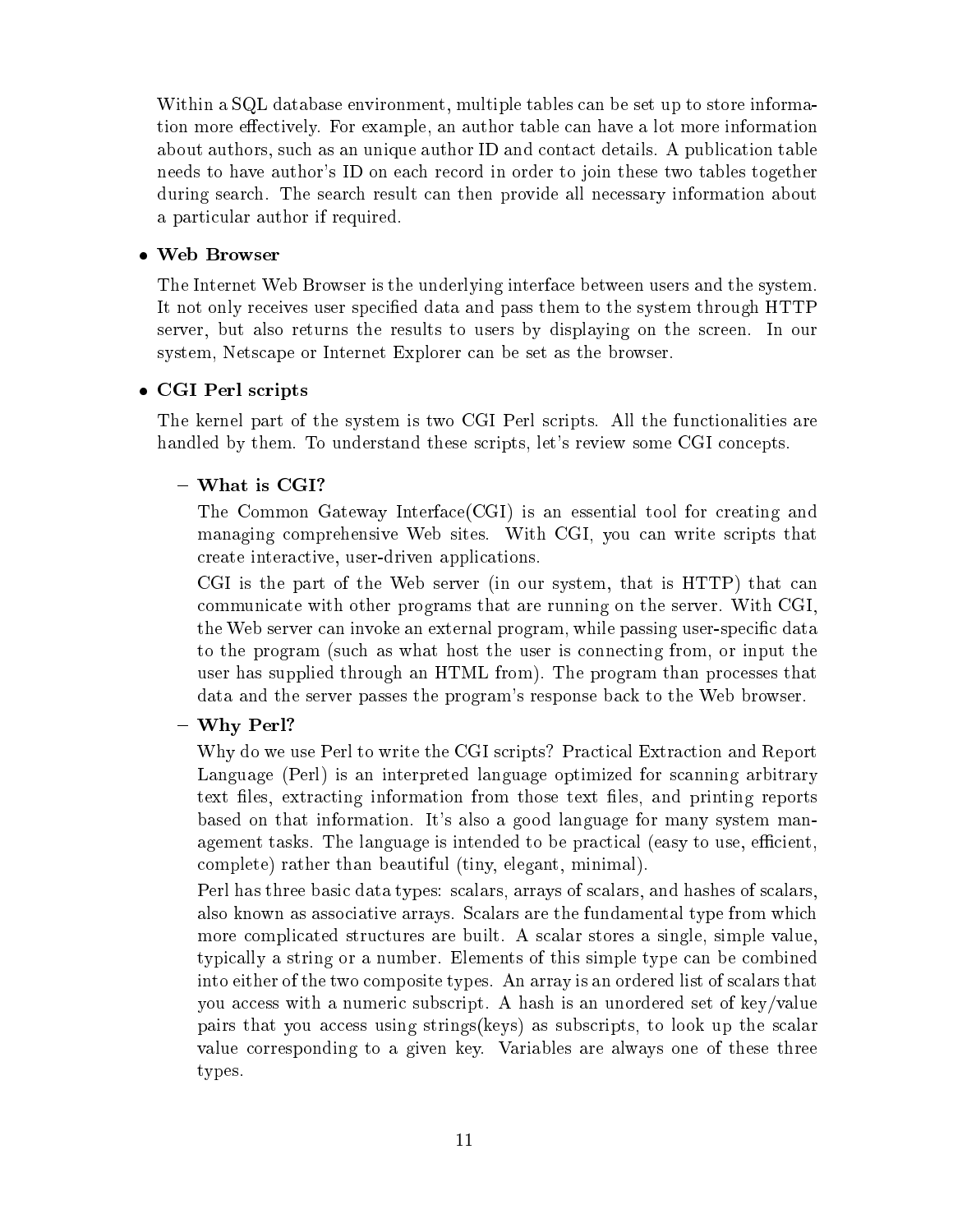In our scripts, Array and Hash data are used to achieve retrieving information from texture Database with high performance. By the way, the charming Perl functions, split and sort, play the important roles to handle these data structures. The split function splits a string into an array of strings, and returns it. The sort function sorts a list (array or hash) and returns the sorted array value. However, a cool Perl 5 library CGI Lite are also used to decode both URL-encoded and multi-part form data produced by the file upload feature present in the Web browser.

On the other side, we also need to mention the unique and mysterious Perl regular expression operations, especially the Pattern Matching mechanism. With the help of some magic Perl regular expression operators such as " $=$ ", "\s","\t", we can match any text pattern into the database and grab the desired data. As we can see, our system has the major features as other online servers, but the Perl scripts only have several hundreds of lines. These all come from the contribution of the Perl language.

### $\sim$  special special special special special special special special special special special special special special special special special special special special special special special special special special special

secondcgi.pl

This script handles the sorting and grouping functionalities. The algorithm for this script is as follow:

- The default commands are specied by the CGI cookies (see next section) which store in the browser.
- The user specied commands are input as a QUERY STRING and passed to this script by HTTP server.
- The script opens the database and stores it into an array.
- If the community transfers reports into an associated is the script transfers reports into an associated into an associated into an associated into an associated into an associated into an associated into an associated in ciative array hashed by their serial number and applies Perl function "sort" to sort the hash keys(serial number) and then outputs the sorted reports to a HTML file.
- If the command is the command is  $\mathbb{R}$  , the title same as d, the title same as d, the titles are specified as the title hash keys rather than the serial numbers.
- If the command is \author", the script stores reports into an associative array hashed by the names of authors and sorts the hash keys (sorted by authors), outputs the sorted keys(a list of authors) into a HTML file. If an author is further clicked, then takes the author name as a hash index, fetches all the reports of this author from the hash array and outputs a new HTML file with all the reports issued by this author listed in a table which following the name of the author. If an "open" author name is clicked, then the list of reports is "closed" in another HTML page.
- If the communities the same state  $\alpha$  , applies the same statements as  $\alpha$  as  $\alpha$ with the hash key instead by a year number.
- If the communication is another script and script  $\cdots$ the searching.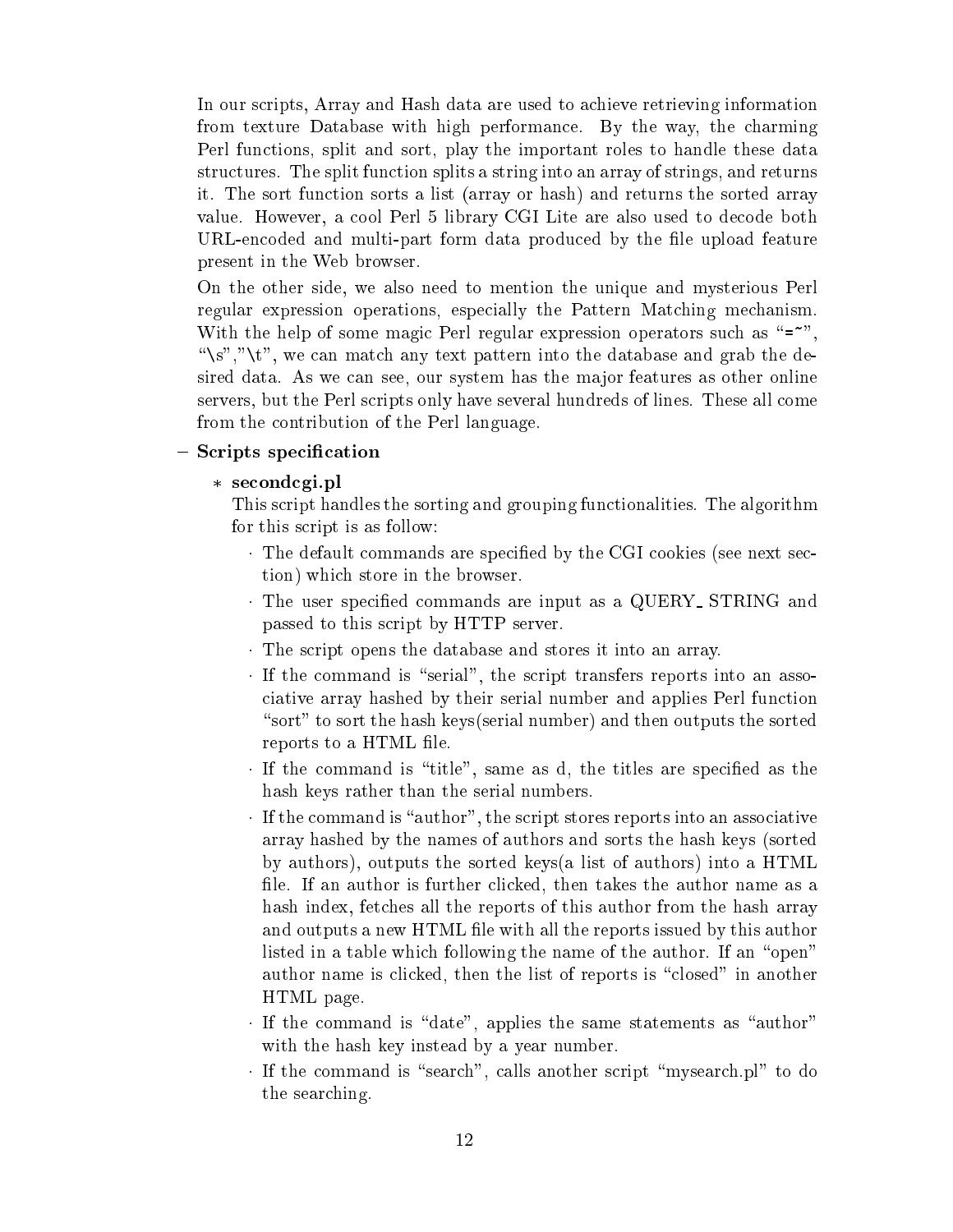Note: in this script, some server functions, such as "set $Text"$  and "set-Cookie" are included to interact with the HTTP server.

myserach.pl

This script implements searching mechanism. Especially, supplies more powerful and efficient searching approaches to users by allowing fancy Perl regular expressions.

The algorithm for this script is as follow:

- Outputs a form which a form which let the user in put a species which is specifically and and and searching the use a searched text.
- Decodes user specied data which contains the searching key and the searched text by using CGI Lite library functions: "parse\_form\_data". The "parse\_form\_data" method parses the form data and stores it in an internal associative array which can be placed in a variable defined by a Perl script.
- Uses the \=~" operator to match the searched text into the database by the specied searching key, outputs the reports which contains the searched text into browser.

## How to keep system persistent state?

The other important feature of the presentation system is maintaining state. The CGI cookies are employed to implement this feature. Client side cookies are introduced to enable a server to store client-specic information on the client's machine, and use that information when a server of a particular page is accessed again by the client. The cookie mechanism allows servers to personalize pages for each client, or remember selections the client has made when browsing through various pages of a site - all without having to use a complicated (or more time-consuming) CGI/database system on the server's side.

Cookies work in the following way: When a CGI program identifies a new user, it adds an extra header to its response containing an identifier for that user and other information that the server may glean from the client's input. The header informs the cookie-enabled browser to add this information to the client's cookies file. After this, all requests to that URL from the browser will include the cookie information as an extra header in the request. The CGI program uses this information to return a document tailored to that specific client. The cookies are stored on the client user's hard drive, so the information remains even when the browser is closed and reopened.

#### **Conclusion**  $\overline{5}$

By the above discussion, the research report presentation system has the following advantages:

 Simple and can be used conveniently. The system provides a very exible interface to each user.